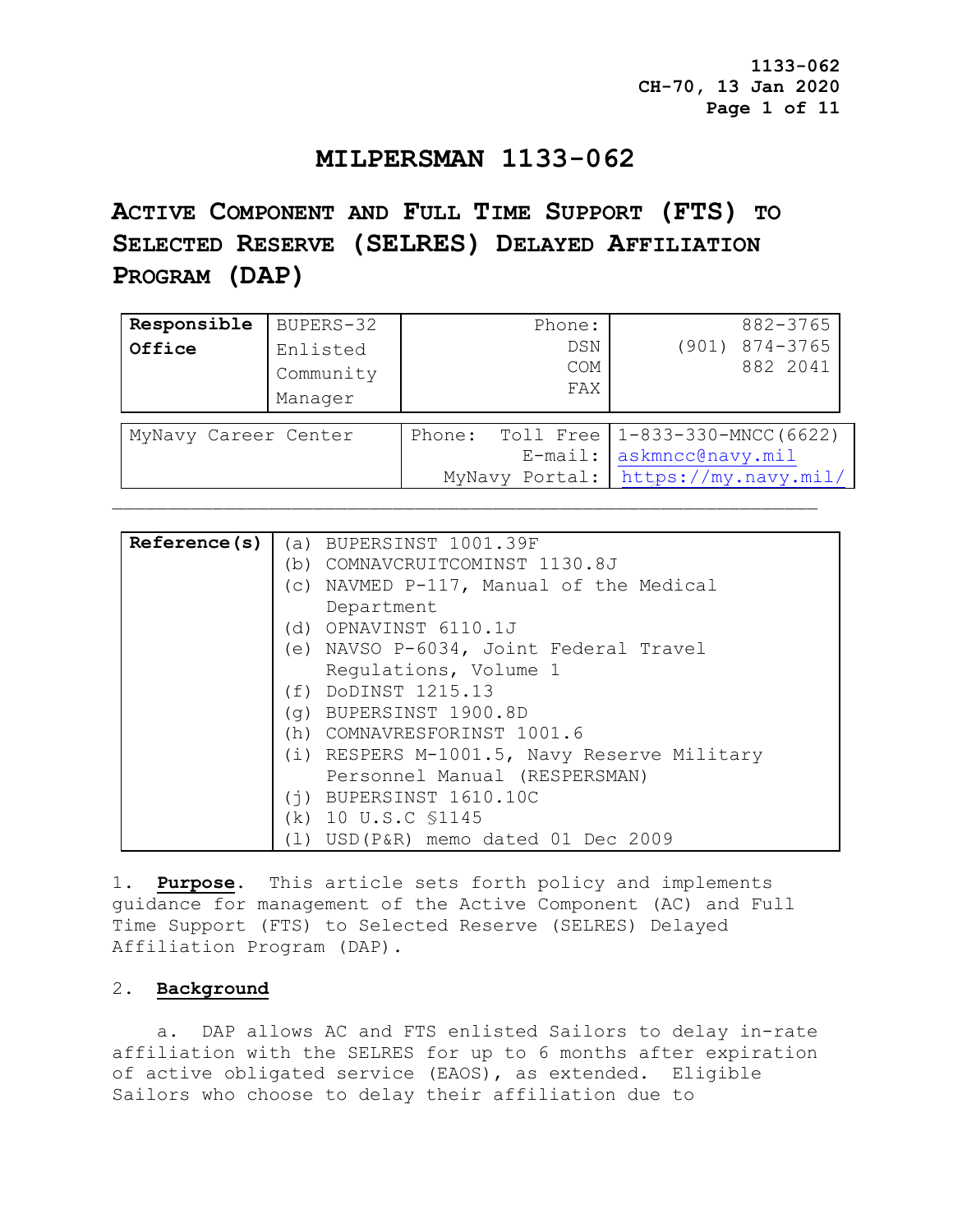transitional civilian obligations, or who cannot affiliate due to an absence of SELRES in-rate Career Waypoint–Reenlistment quotas effective at EAOS, may request future quotas via a reservation system managed by the SELRES enlisted community manager (ECM). In return for a quota reservation, Sailors must satisfactorily participate in a voluntary training unit (VTU) of the Individual Ready Reserve (IRR) until their SELRES affiliation. Upon completion of their affiliation delay, they will be accessed into the SELRES by their local Navy recruiter.

 b. DAP enables the continuum of service by providing Navy veterans a flexible affiliation option, helps solidify SELRES affiliation decisions by providing Sailors with a predictable start date, and optimizes the Navy's return on investment by retaining trained and experienced Sailors.

## 3. **Policy**

 a. AC and FTS Sailors who desire delayed SELRES affiliation may request a future SELRES quota from up to 90 days prior to EAOS. Sailors must request delayed SELRES affiliation from the Bureau of Naval Personnel (BUPERS), SELRES ECM (BUPERS-328) via their chain of command. Sailors may request DAP only in their current rating. Sailors must indicate their requested affiliation date, desired Navy Reserve Activity (NRA), and IRR service option in the request.

 b. AC and FTS Sailors who desire active duty to SELRES transition with no affiliation delay must obtain a SELRES quota using Career Waypoint-Reenlistment.

 c. DAP requests will be approved by the SELRES ECM on a case-by-case basis. If approved, the SELRES ECM will reserve a future quota and designate the Sailor's affiliation month. The maximum allowable delay between AC and FTS separation and SELRES affiliation is 6 months. The SELRES ECM will notify the Sailor; Commander, Navy Reserve Forces Command (COMNAVRESFORCOM) (N1); Navy Recruiting Command (NAVCRUITCOM), National Enlisted Programs Officer (NEPO); and Navy Personnel Command (NAVPERSCOM), Career Transition Office (CTO) (PERS-97) of all DAP approvals.

 d. The number and phasing of SELRES quotas available for DAP will be determined by the SELRES ECM in collaboration with NAVCRUITCOM NEPO.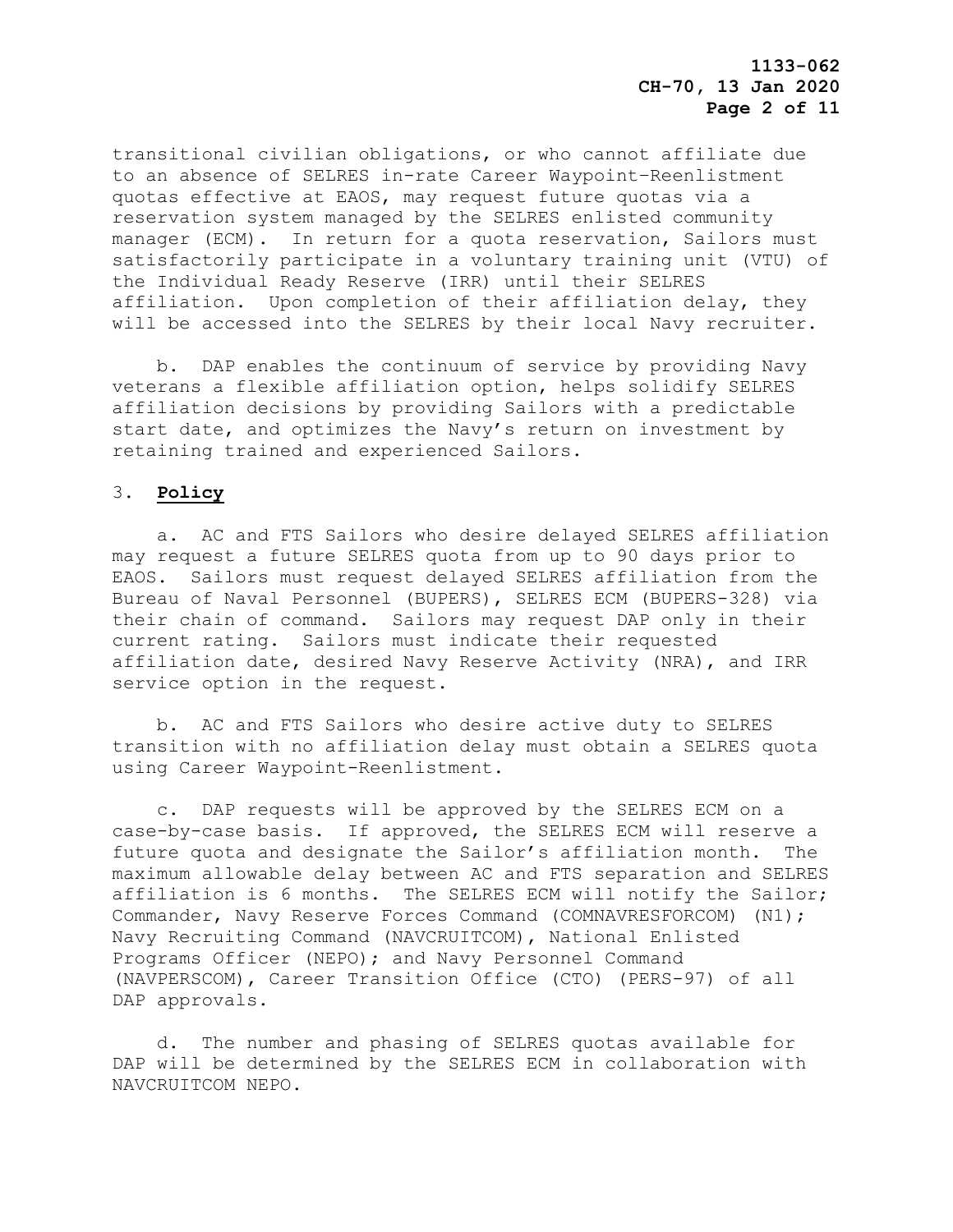e. CTO will provide transition assistance to members approved for DAP and coordinate with COMNAVRESFORCOM, Assignment Branch (N12) to ensure proper generation of IRR assignment orders to the member's NRA, and VTU.

 f. DAP Sailors will report to their NRA and conduct their first drill or muster with their assigned VTU, per their IRR assignment orders, no later than 60 days following their EAOS, or their SELRES quota reservation will be canceled. During this 60-day period, the NRA will adjudicate any missed inactive duty for training (IDT) periods as authorized absences for personnel assigned to the VTU. Any missed IDT periods beyond 60 days following a Sailor's EAOS will be adjudicated as unexcused absences.

 g. Failure to meet the satisfactory VTU participation requirements may result in transfer to the active status pool of the IRR, or other administrative action per reference (a).

 h. Upon successful completion of their service in the IRR VTU, DAP members will be accessed into the SELRES by NAVCRUITCOM in coordination with the SELRES ECM, and counted against Reserve Component (RC) end strength.

 i. The member's NRA shall provide the recruiter a Reserve unit identification code (RUIC), unit name, and billet for the best fit unit. After the member is affiliated with the SELRES, (not while in VTU) the NRA shall assist the member in applying for a billet via [MyNavy Assignment](https://my.navy.mil/) (MNA), if a billet was not previously identified with the recruiter. Following their SELRES affiliation, Sailors will conduct their first drill as a SELRES during the next scheduled drill weekend.

 j. Failure to comply with the requirements and timelines outlined in this article may result in revocation of a Sailor's SELRES quota. Unexecuted DAP quotas will be returned to the SELRES ECM for reallocation.

#### 4. **Eligibility**

 a. All separating AC and FTS enlisted Sailors are eligible for DAP, provided they have no restrictions disqualifying them from SELRES affiliation per references (a) and (b). Sailors may request delayed affiliation, provided they have not reached maximum age limit per reference (a), or 30 years of combined active and reserve military service.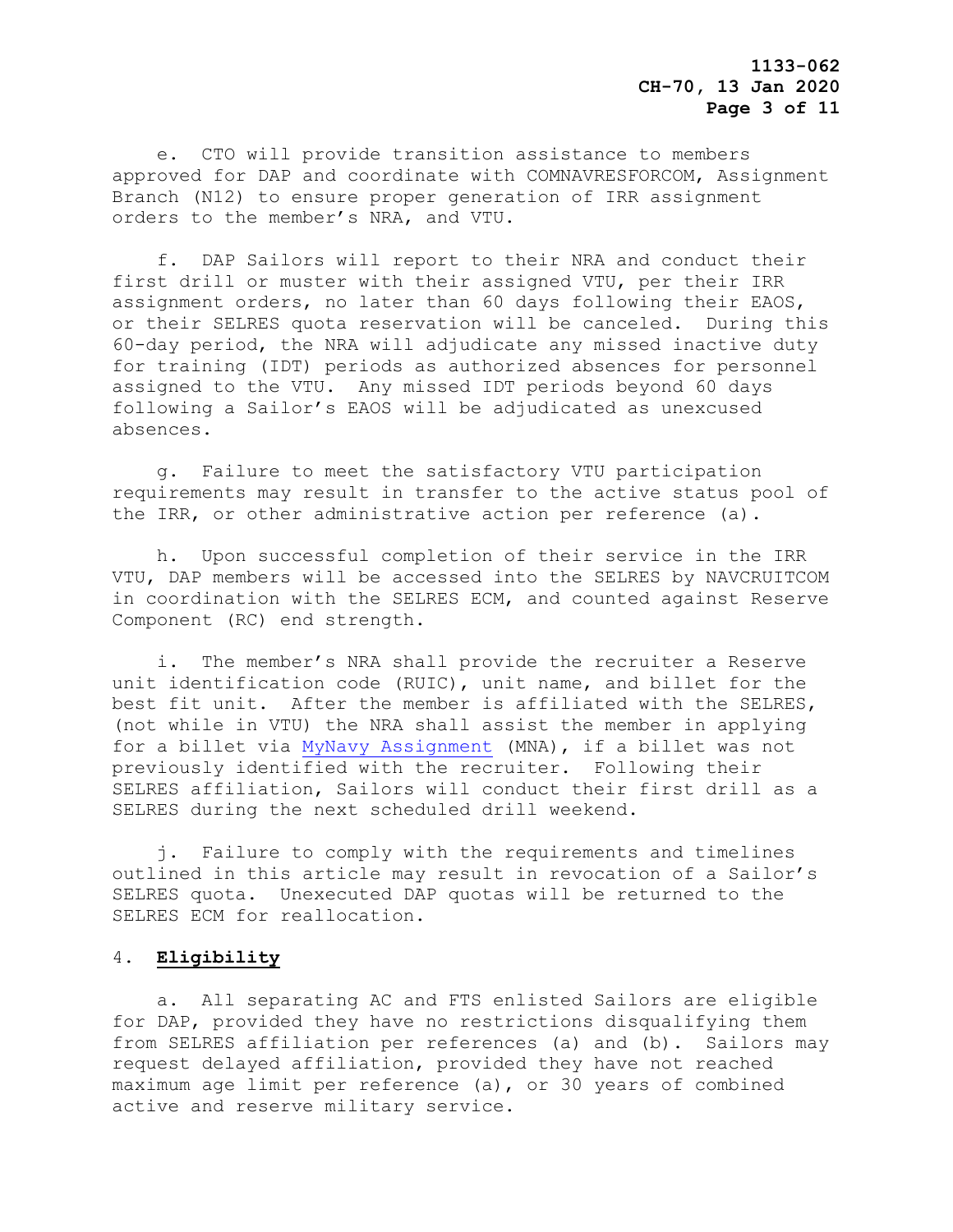b. Members who have reached SELRES high year tenure (HYT), per MILPERSMAN 1160-120, are not eligible for SELRES affiliation and may not request a DAP quota. Per reference (b), Sailors must be eligible to serve 2 years from date of actual SELRES affiliation, not AC and FTS separation, before reaching SELRES HYT.

 c. Sailors must meet requirements as set forth in MILPERSMAN 1160-030 to establish reenlistment eligibility under continuous service conditions.

 d. Sailors must meet physical qualifications for affiliation and retention in the RC as set forth in reference  $(c)$ .

 e. Sailors must comply with physical readiness standards, provided in reference (d), which are separate and distinct from physical qualifications.

#### 5. **Application**

#### a. **Timeline and Sequence of Events**

 (1) Sailor requests in-rate DAP affiliation from SELRES ECM 90 days prior to EAOS using NAVPERS 1306/7 Enlisted Personnel Action Request and NAVPERS 1306/97 Reserve Affiliation Screening Checklist and Contact Information sheet. Both forms must be fully completed and e-mailed to [SELRES\\_ECM@navy.mil](mailto:SELRES_ECM@navy.mil) for consideration. NAVPERS 1306/7 and NAVPERS 1306/97 may be accessed via the following link: [https://www.mynavyhr.navy.mil/References/Forms/NAVPERS/.](https://www.mynavyhr.navy.mil/References/Forms/NAVPERS/)

(2) Sailors receive approval or disapproval from SELRES

ECM via e-mail reply.

 (3) If approved, Sailors contact CTO, per paragraph 8 of this article, for further guidance.

 b. Sailors must include their desired NRA and requested affiliation month on NAVPERS 1306/7. The following is an example of a NAVPERS 1306/7 reason for submission statement: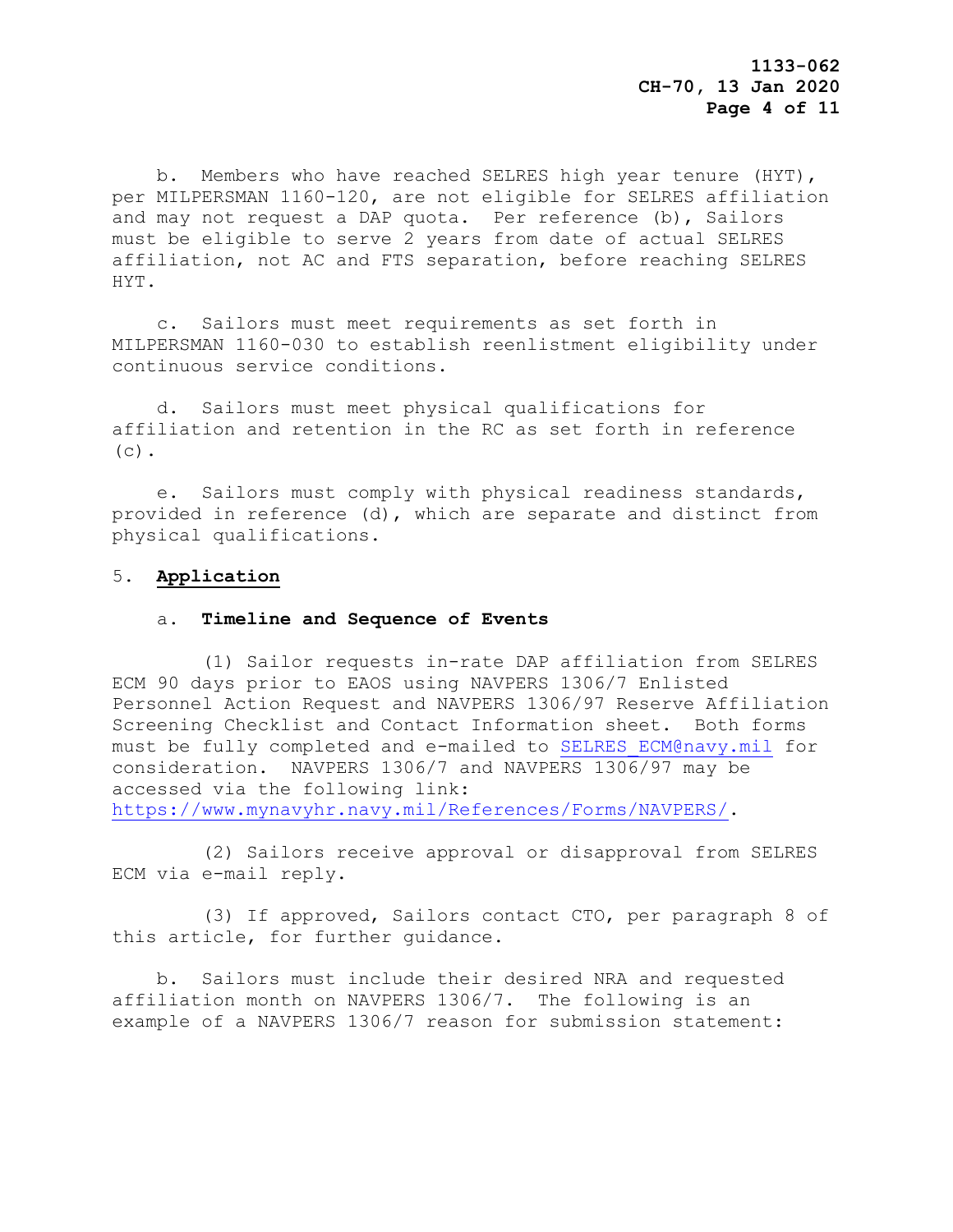"Request DAP to VTU, and SELRES affiliation effective October 2013 (no later than 90 days prior to EAOS) with Navy Operational Support Center (NOSC) Green Bay, WI."

 c. When selecting their desired NRA, Sailors must be familiar with authorized travel and transportation allowances, as well as unit assignment limitations, based on reasonable commuting distance. A member who separates from active duty is authorized travel and transportation allowances per reference (e) chapter 5, part B, section 8.

 d. A SELRES member who permanently changes his or her residence may not be assigned to a unit beyond a reasonable commuting distance without the member's consent per reference (f). Reasonable commuting distance is the maximum distance an obligated member of a RC may be required to travel involuntarily between residence and IDT site. Commuting distances are defined in reference (f) as either 50 or 100 miles. Sailors requesting an NRA beyond a reasonable commuting distance shall sign a permanent NAVPERS 1070/613 Administrative Remarks waving their rights to reasonable commuting distance per reference (f). NAVPERS 1070/613 may be accessed via the following link: [https://www.mynavyhr.navy.mil/References/Forms/NAVPERS/.](https://www.mynavyhr.navy.mil/References/Forms/NAVPERS/)

 e. Sailors with approved SELRES Career Waypoint-Reenlistment quotas may request delayed SELRES affiliation. If subsequently approved for DAP, the member's SELRES Career Waypoint-Reenlistment quota will be reallocated. Sailors approved for the Early Career Transition Program (ECTP) are not eligible for DAP. ECTP Sailors may request modification of transition date (if necessary).

6. **Approval.** The SELRES ECM will approve or disapprove DAP requests case-by-case, based on quota availability, demand signal, and shall determine the affiliation month for all approved Sailors.

7. **Notification.** The SELRES ECM will provide approval notification to the Sailor's command; COMNAVRESFORCOM, Manpower and Personnel (N1); NAVCRUITCOM; and CTO. The SELRES ECM will provide disapproval notification to the Sailor's command.

8. **AC and FTS to Individual Ready Reserve Processing.** Sailors involuntarily separated from active duty and subsequently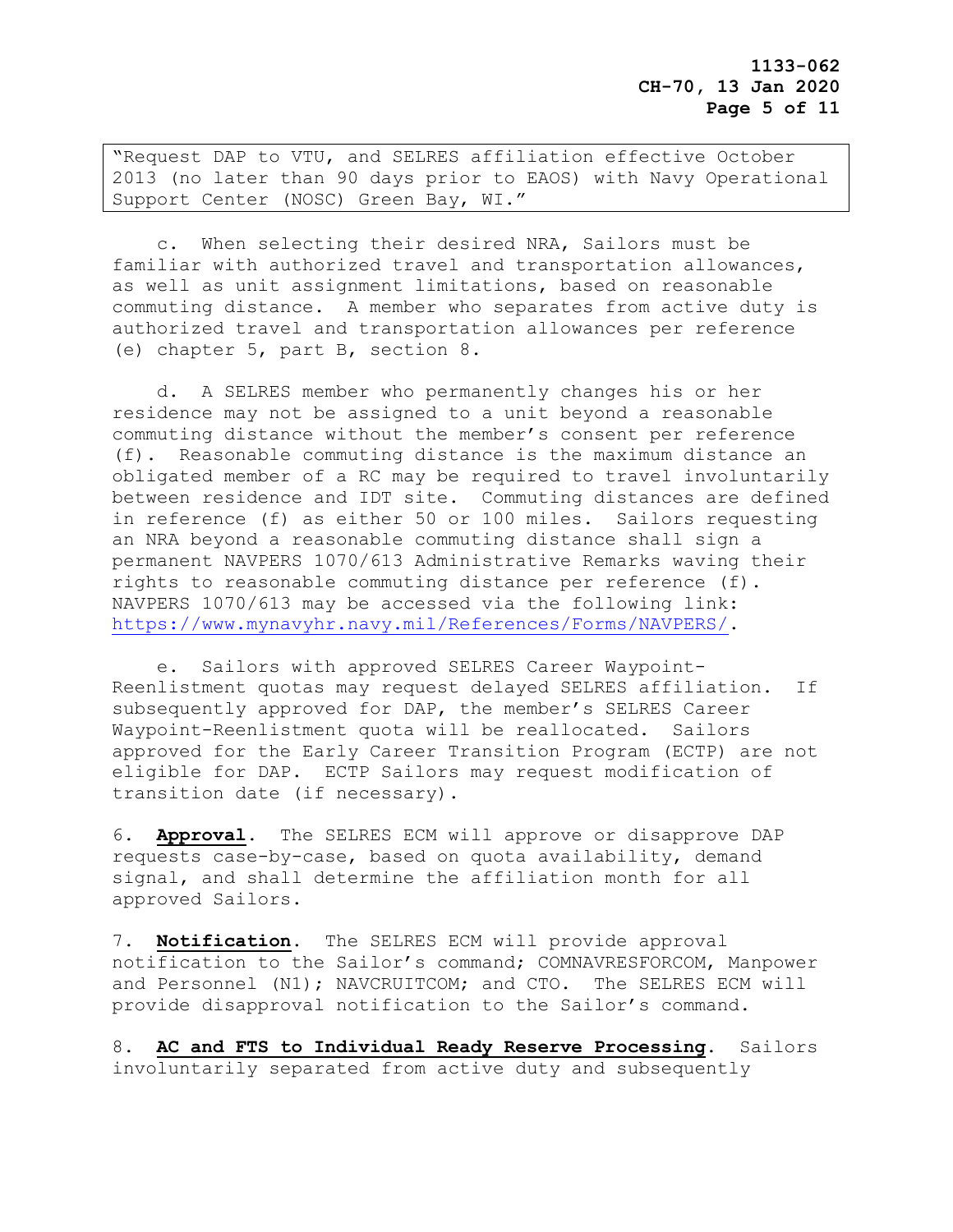approved for DAP must comply with the requirements set forth in MILPERSMAN 1910-050 as a condition of eligibility for involuntary separation pay.

 a. Sailors approved for DAP shall agree in writing to serve in the VTU until their SELRES affiliation by signing a permanent NAVPERS 1070/613 service record entry prior to separation from active duty. With their signature, Sailors acknowledge their understanding of an agreement to meet satisfactory participation requirements in the VTU in return for a SELRES quota reservation. A Sailor who enters into this written agreement and who is qualified for the Ready Reserve shall, upon such Sailor's separation from active duty, be enlisted as a reserve member.

 b. DAP Sailors will be processed from the AC or FTS into the VTU via the CTO. Prior to a Sailor's discharge or release from active duty, the Sailor's command will forward the signed original NAVPERS 1070/613 (delayed affiliation agreement) to the supporting personnel office or personnel support detachment (PERSUPP DET) for completion of DD 214 Certificate of Release or Discharge from Active Duty and electronic submission of NAVPERS 1070/613 into the official military personnel file (OMPF).

 c. The supporting personnel office or PERSUPP DET will forward the completed DD 214 to the Sailor's command for verification and accuracy by the member. Upon completion of the DD 214 verification, the Sailor's command will forward a signed copy of NAVPERS 1070/613 (delayed affiliation agreement) and DD 214 (verified worksheet) to CTO. If the Sailor is not qualified for the IRR VTU based on the verified DD 214, the command will resubmit NAVPERS 1306/97 to the CTO indicating final recommendation.

 d. CTO will prepare an enlistment contract for the member's signature.

 (1) **Member Present at Separating Command**. CTO will prepare an enlistment contract for the member's signature and forward to the Sailor's command. Once the enlistment contract has been signed by the member and the reenlisting officer, the Sailor's command will immediately forward the original signed copy to the personnel office or PERSUPP DET for electronic submission to the OMPF, and a signed copy to CTO.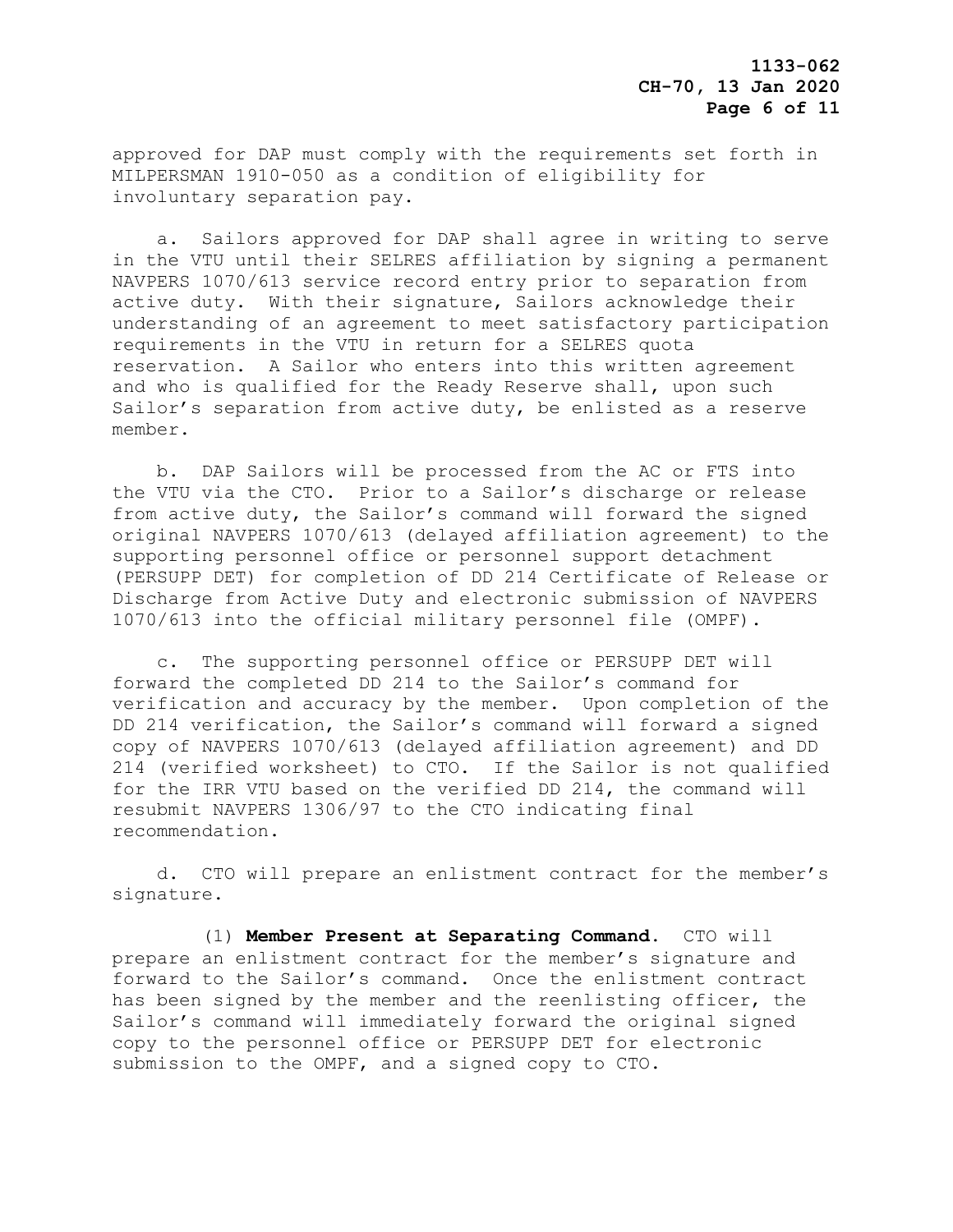(2) **Member not Present at Separating Command**. Special accommodations will be required for Sailors not present at their separating command (e.g., separation leave) to reenlist and sign the enlistment contract. CTO will prepare an enlistment contract under letter of explanation and forward to the member's NRA selected per paragraph 5 of this article. Once the enlistment contract has been signed by the Sailor and the reenlisting officer, the NRA will immediately submit the original signed contract to the OMPF and a signed copy to CTO.

 e. Once DD 214 is complete, the supporting personnel office or PERSUPP DET will coordinate arrangement for Sailor's signature. If the Sailor is unavailable to sign, the supporting personnel office or PERSUPP DET will annotate "member not available for signature" and forward respective copies per reference (g).

 f. Upon gaining the Sailor into the VTU, the CTO will assign a manpower availability status code of DAP in Navy Standard Integrated Personnel System (NSIPS), draft VTU orders in the IDT order writing system, and coordinate with COMNAVRESFORCOM (N12) for approval.

 g. COMNAVRESFORCOM (N12) will forward approved VTU orders to the NRA and CTO, directing the Sailor (through CTO coordination) to report to the NRA within 60 days for duty with his or her VTU. These orders will also direct the Sailor to report to his or her local recruiter for SELRES affiliation processing no later than the 10th day of the month specified by the SELRES ECM in the DAP approval notification.

#### 9. **IRR VTU Participation Requirements**

 a. Unit assignment and participation requirements in the VTU are set forth in references (a), (h), and article 1300-030 of reference (i). Members participating in the VTU Program must maintain IDT participation requirements outlined in reference (a). Drill periods in the VTU are performed without pay; however, members receive retirement point credit and credit towards a qualifying retirement year for each drill period performed.

b. Members agreeing to serve in the VTU shall:

 (1) Maintain assignment eligibility requirements per reference (a) to include medical, dental, and mobilization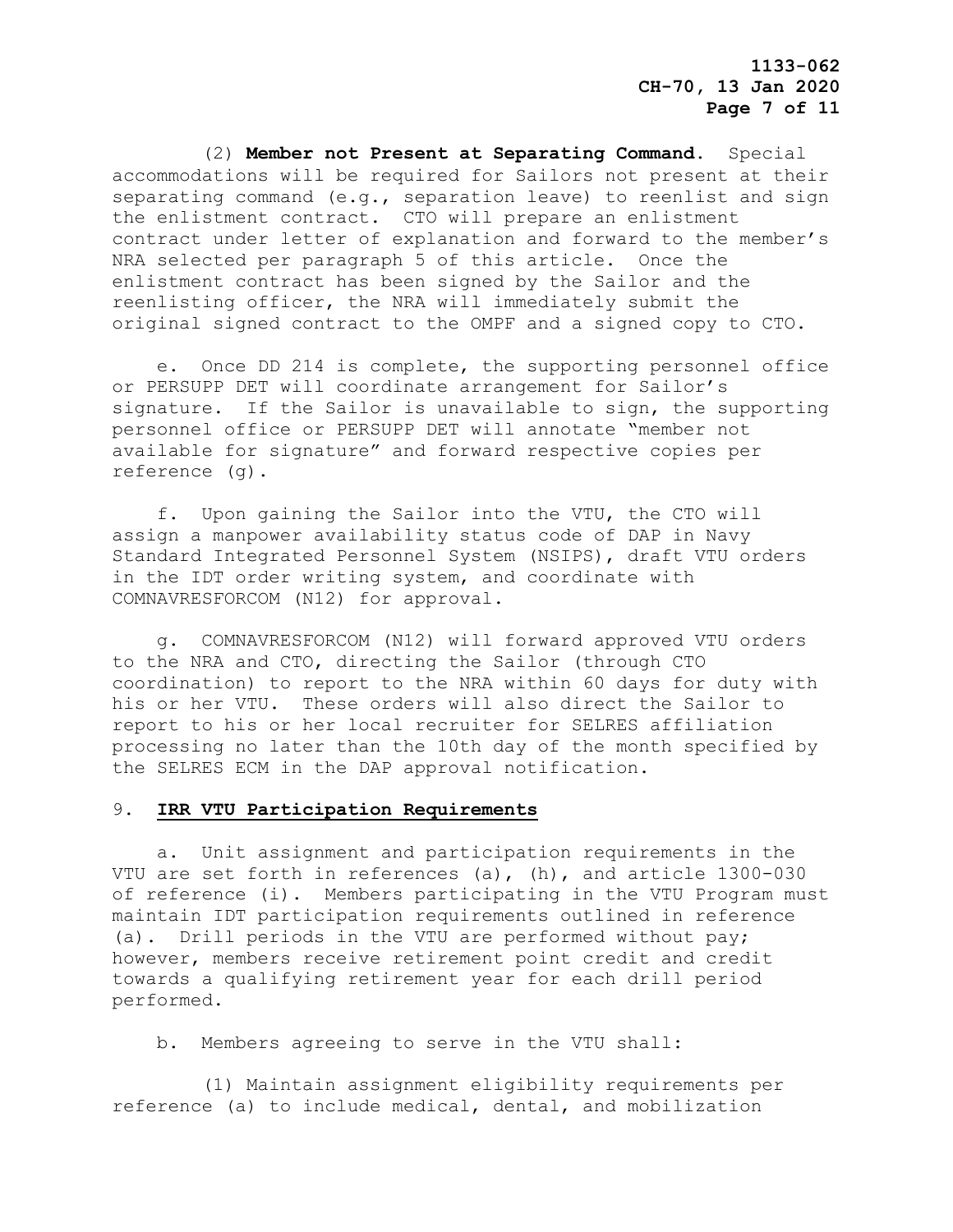readiness. NRA and VTU COs shall track individual readiness to ensure members maintain SELRES eligibility through their affiliation date.

 (2) Maintain satisfactory participation per references (a), (h), and article  $1300-030$  of reference (i).

 c. DAP members in the VTU may request ADT or active duty for special work (ADSW) orders, if funding and appropriate training and or operational support opportunities exist. If a member is approved for ADT or ADSW orders and projected to execute those orders beyond his or her SELRES affiliation month as specified by the SELRES ECM,

 (1) the member must submit a complete recruiting package, per paragraph 11 of this article, to his or her local recruiter prior to execution of ADT and ADSW orders;

 (2) the member's NRA will coordinate with COMNAVRESFORCOM (N12) to complete the SELRES gain in NSIPS during the specified affiliation month and update the member's manpower availability status code;

 (3) COMNAVRESFORCOM (N12) will place the member in an "in assignment processing" (IAP) status and assign them to the local operational support unit; and

 (4) upon the member's return from ADT or ADSW, the NRA shall assist the member in applying for a billet via [MNA.](https://my.navy.mil/)

 d. DAP personnel in the VTU are eligible to take an advancement exam and advance to the next higher pay grade, provided they are satisfactory participants and have not reached SELRES HYT.

 e. **Performance Evaluations**. VTU COs shall complete evaluation reports for DAP participants per reference (j).

#### 10. **IRR Benefits**

 a. VTU members are eligible for IRR benefits and entitlements per reference (a), chapters 15-20. Examples of benefits include: Servicemembers' Group Life Insurance eligibility; access to the commissary, Navy Exchange, and Morale, Welfare, and Recreation (revenue generating) facilities; a common access card (CAC) and CAC reader; a Navy and Marine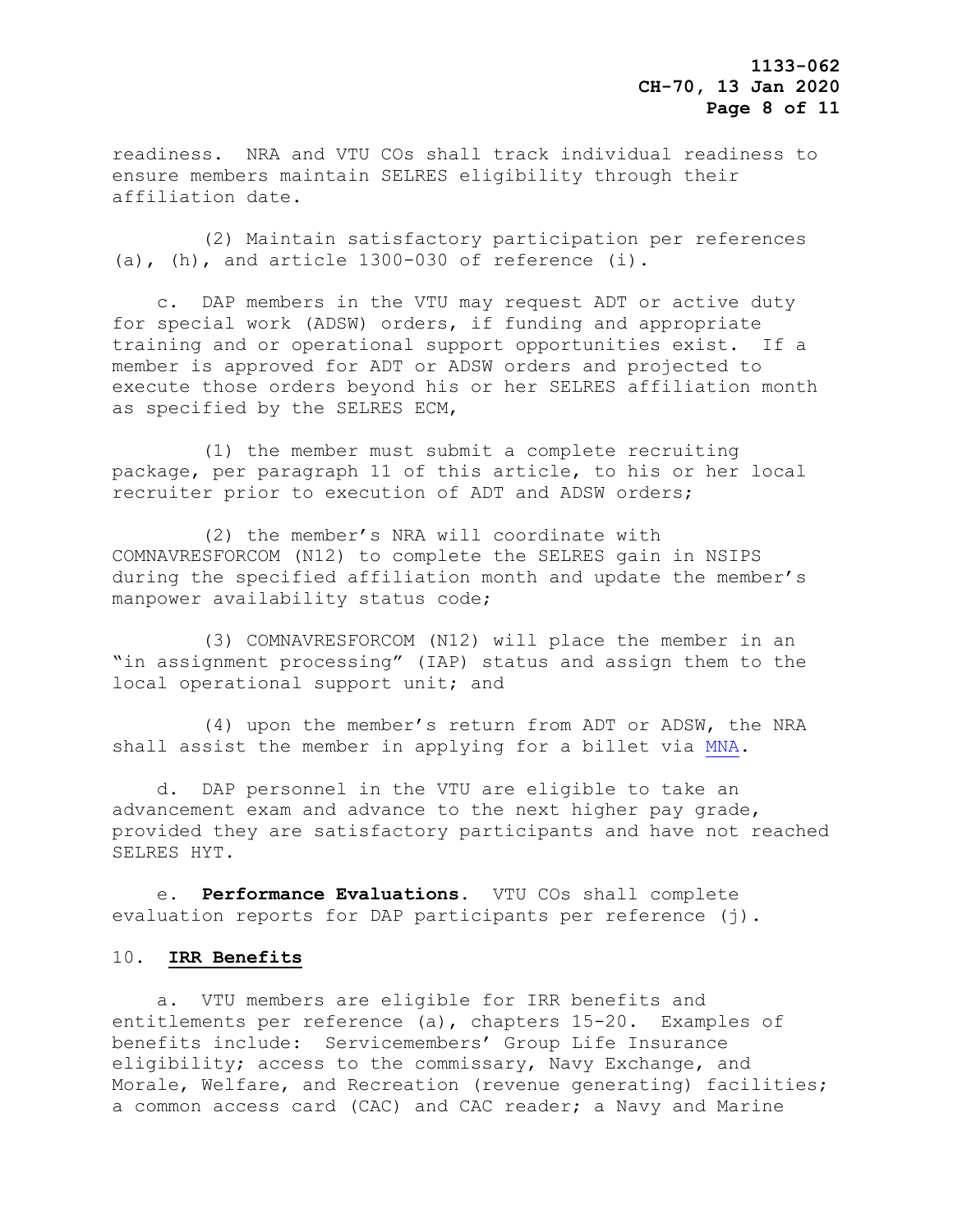Corps intranet account; access to the Navy Reserve Homeport Web site; and an annual medical assessment to include vaccinations.

 b. **Montgomery GI Bill-Selected Reserve (MGIB-SR) and Bonuses**. VTU service time will not count toward MGIB-SR or SELRES bonus eligibility. Upon transitioning to SELRES, Sailors may be eligible for affiliation or enlistment bonuses, provided they meet all requirements published in the current bonus naval administrative message (NAVADMIN). Reference (i) provides minimum SELRES service obligation required for a prior service enlistment or affiliation bonus. Sailors in ratings or NECs who may be eligible for a bonus must have sufficient obligated service remaining at the time of their SELRES affiliation to qualify.

 c. **Transitional Assistance Management Program (TAMP)**. Per reference (k), TAMP provides 180 days of transitional healthcare benefits to help certain uniformed Service members and their families transition to civilian life. Defense Enrollment Eligibility Reporting System (DEERS) is the official system of record for benefits eligibility. Additional transitional healthcare benefits information can be found at [www.tricare.mil/tamp.](http://www.tricare.mil/tamp)

 (1) Per reference (k), paragraph (a)(2)(A), Sailors involuntarily separated from active duty may be eligible for transitional health care benefits.

 (2) DAP Sailors who voluntarily separate do not meet transitional healthcare benefits eligibility criteria under reference (k), paragraph (a)(2)(F). Per reference (l), members who voluntarily separate from active duty must affiliate with SELRES the day after separation in order to qualify for transitional healthcare benefits, unless they are otherwise eligible under reference (k) paragraph (a)(2).

 (3) Sailors who affiliate with SELRES without delay to qualify for transitional healthcare benefits after voluntary active duty separation, and who later experience a temporary work conflict or personal hardship that precludes satisfactory SELRES participation, may request up to 6 months of authorized absences from their SELRES unit CO per reference (i), article 1570-010.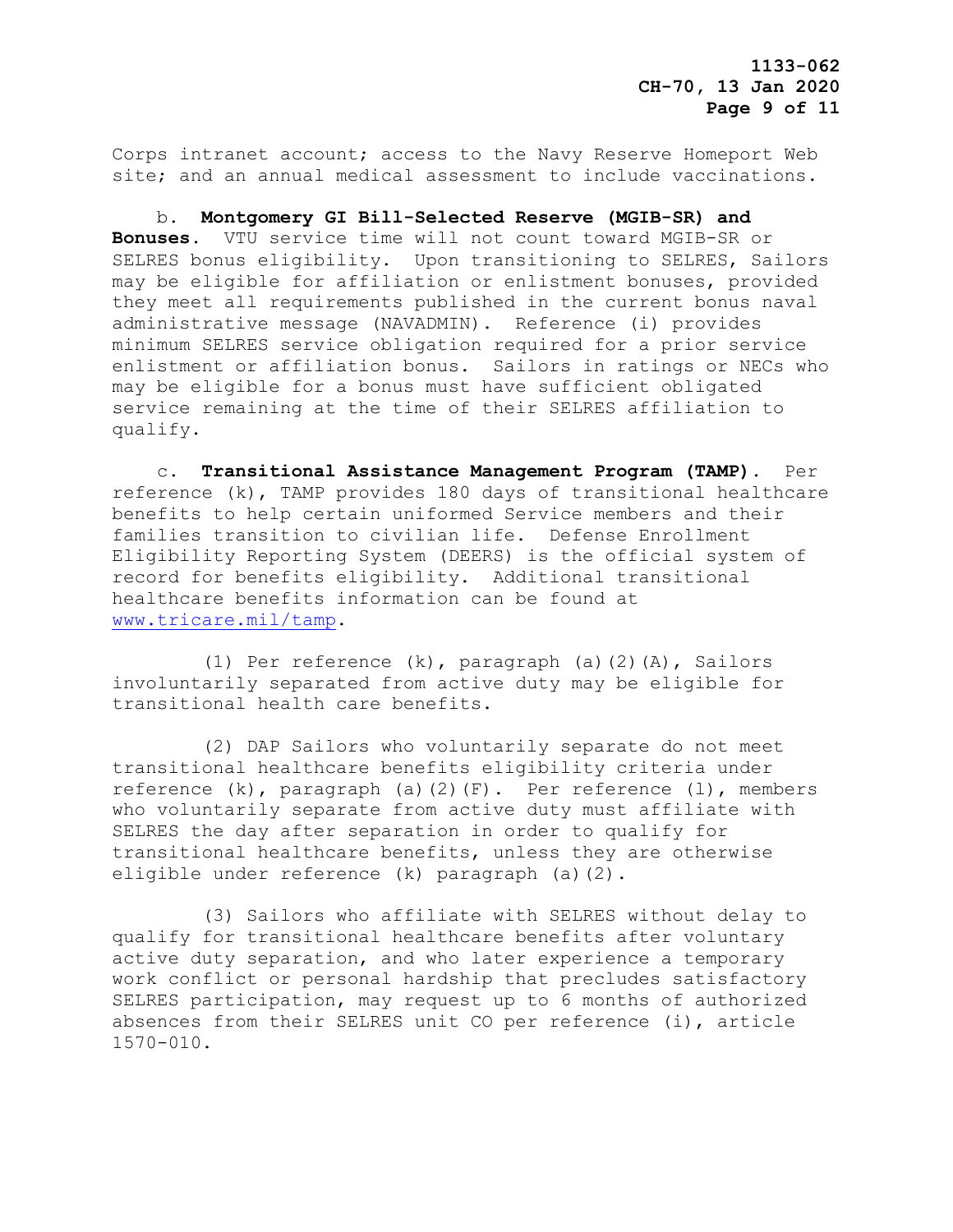#### 11. **SELRES**

 a. After satisfactory participation in the VTU, per this article, Sailors shall report to their local Navy recruiting office for SELRES accession processing no later than the 10<sup>th</sup> day of the month in which the member is approved to affiliate. Through regular communication, the Sailor's NRA and the local recruiter will maintain awareness of the member's affiliation month and ensure the Sailor reports to the recruiter on schedule with the required documentation. The Sailor is required to provide a complete recruiting package to the local recruiter upon arrival. A complete recruiting package is defined in reference (b).

 b. It is highly recommended that Sailors obtain copies of the following additional documentation prior to separation and present to the local recruiter for accession processing, as these copies are difficult to obtain after separation:

 (1) Training records from NSIPS electronic service record;

 (2) Last three evaluation reports (ensure accurate performance mark average if advancement eligible); and

 (3) Physical Readiness Information Management Systems record.

 c. With local recruiter assistance, the member will update the Joint Personnel Adjudication System to verify security clearance level and status, and complete all affiliation paperwork.

 d. Immediately after SELRES accession, the local recruiter shall mail the original accession package to NAVPERSCOM, Records Management Policy Branch (PERS-313) for inclusion in the member's OMPF.

 e. The member's NRA shall provide the recruiter a reserve unit identification code, unit name, and billet for the best fit unit. The recruiter will return the completed draft SELRES orders to the NRA. After coordination with the RC command, the NRA will forward the draft SELRES orders to COMNAVRESFORCOM, (N12) for approval. Upon COMNAVRESFORCOM (N12) approval, the member's NRA will forward the approved orders to the member and to the local recruiter.